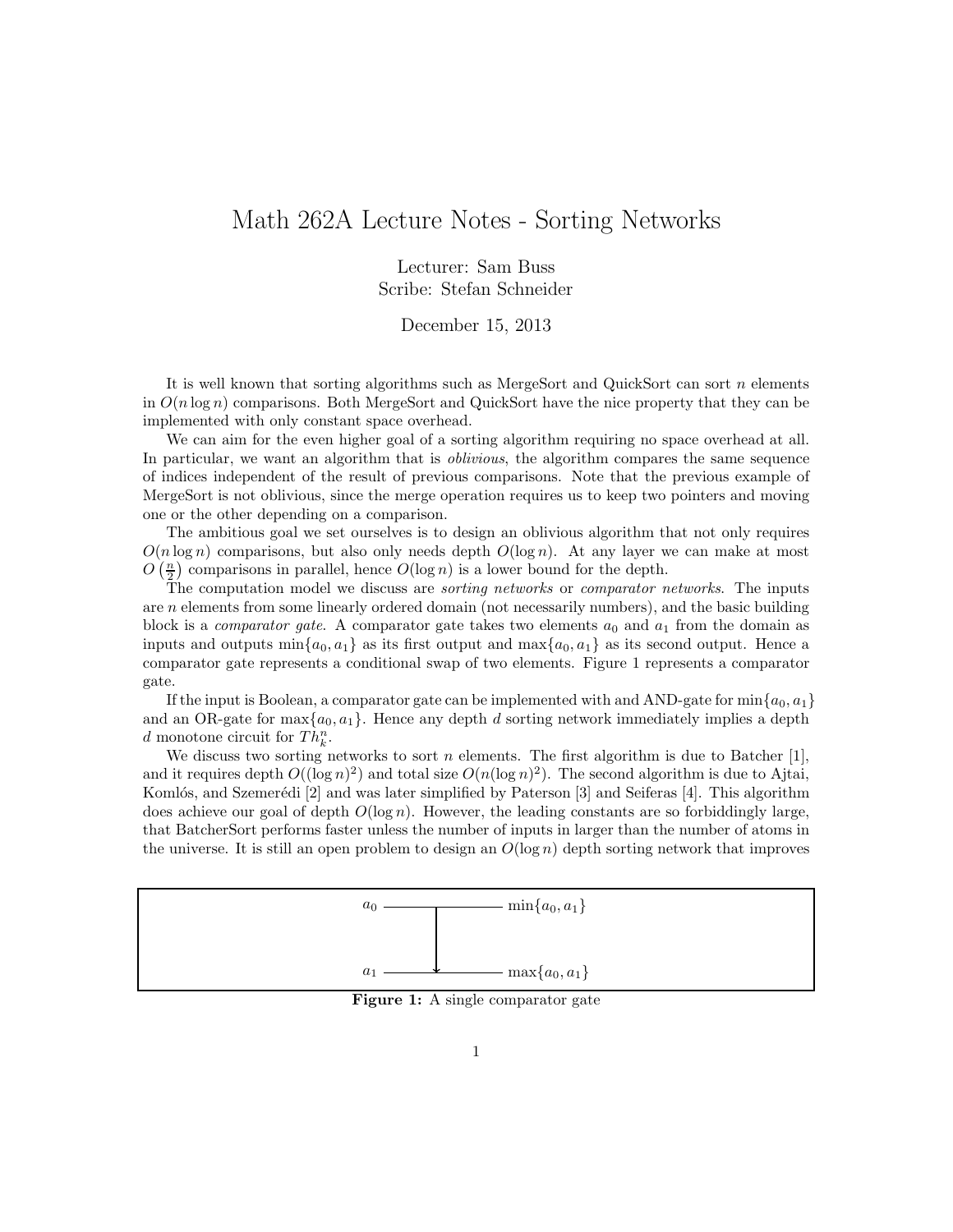

Figure 2: BatcherSort for 8 inputs

over Batcher's sorting network for a practical number of inputs.

## BatcherSort

Figure 2 contains the whole sorting network for BatcherSort on 8 inputs. Note that the number of layers in this network is  $6 = 3 + 2 + 1 = O((\log n)^2)$  where  $3 = \log_2(8)$ . The size of the network is  $\frac{8}{2} \cdot 6 = O(n(\log n)^2)$ 

**Definition 1.** Let  $A = \langle a_0, \ldots, a_{n-1} \rangle$  be a sequence of length n.

A rotation of A is any sequence  $\langle a_{l \mod n}, a_{l+1} \mod n, \ldots, a_{l+(n-1) \mod n} \rangle$ .

The sequence A is vee-like iff there is a k with  $0 \leq k \leq n$  such that for all  $i < k$  we have  $a_i \ge a_{i+1}$  and for all  $i \ge k$  we have  $a_i \le a_{i+1}$ . The sequence is wedge-like if  $a_i \le a_{i+1}$  for  $i < k$ and  $a_i \geq a_{i+1}$  for  $i \geq k$ .

A sequence A is bitonic iff it has a rotation which is vee-like, or, equivalently, a rotation which is wedge-like.

The two equivalent definitions of a bitonic sequence follow from the fact a sequence A which is vee-like with parameter k, the sequence  $\langle a_{k \mod n}, a_{k+1 \mod n}, \ldots, a_{k+(n-1) \mod n} \rangle$  is wedge-like.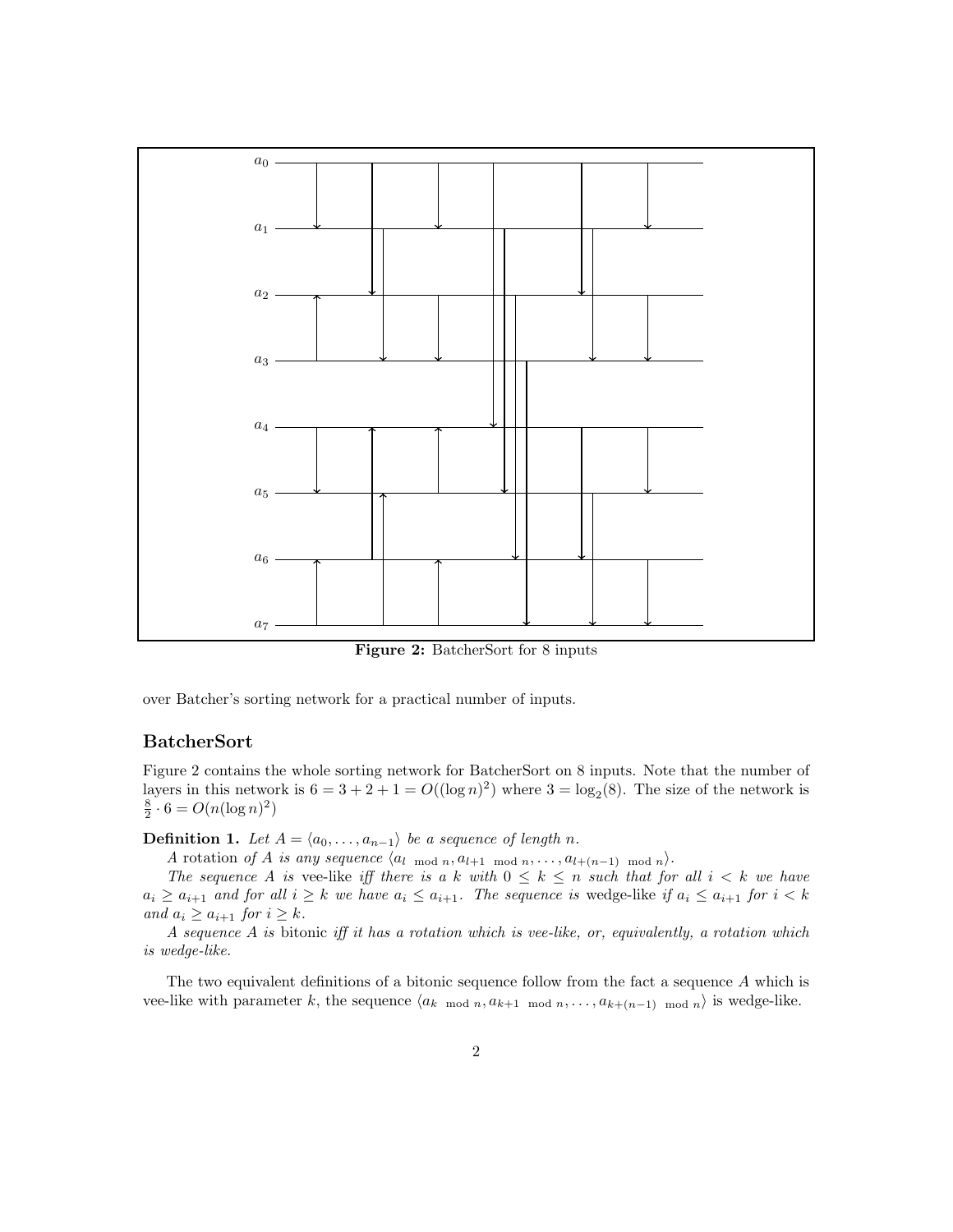

**Figure 3:** A single layer sorting network to compute  $L(A)$  and  $R(A)$ 

**Definition 2.** Suppose  $A = \langle a_0, \ldots, a_{2m-1} \rangle$  is a sequence of even length  $n = 2m$ . Then

 $L(A) = \langle \min\{a_0, a_m\}, \min\{a_1, a_{m+1}\}, \ldots \min\{a_{m-1}, a_{2m-1}\}\rangle$  $R(A) = \langle \max\{a_0, a_m\}, \max\{a_1, a_{m+1}\}, \ldots \max\{a_{m-1}, a_{2m-1}\}\rangle$ 

**Remark 1.** Figure 3 shows that we can compute both  $L(A)$  and  $R(A)$  (at the same time) with a single layer of comparator gates.

**Theorem 1.** If A is bitonic, then  $L(A)$  and  $R(A)$  are bitonic and for each  $x \in L(A)$  and  $y \in R(A)$ we have  $x \leq y$ .

*Proof.* We can assume w.l.o.g. that A is vee-like by the following argument: To form  $L(A)$  and  $R(A)$  we compute  $\min\{a_i, a_{i+\frac{n}{2}}\}$  and  $\max\{a_i, a_{i+\frac{n}{2}}\}$  for all  $0 \leq i \leq \frac{n}{2} - 1$ . For a rotation A' of A with offset l, computing  $L(A')$  and  $R(A')$  requires us to compute  $\min\{a_{i+l \mod n}, a_{i+l+\frac{n}{2} \mod n}\}$ and  $\max\{a_{i+l \mod n}, a_{i+l+\frac{n}{2} \mod n}\}\$  for  $0 \leq i \leq \frac{n}{2}-1$ . However, these are the same comparisons.

Since A is w.l.o.g. vee-like, there is some value k such that for all  $i < k$  we have  $a_i \ge a_{i+1}$  and for all  $i \geq k$  we have  $a_i \leq a_{i+1}$ . We assume without loss of generality that  $k \leq \frac{n}{2}$ . Otherwise, we can do the same proof on the reverse of A.

Since  $a_k \le a_{\frac{n}{2}}$ , there must be some smallest s such that for all  $s \le s' \le \frac{n}{2}-1$  we have  $a_{s'} \le a_{\frac{n}{2}+s'}$ and for all  $0 \leq s' \leq s$  we have  $a_{s'} \geq a_{\frac{n}{2}+s'}$ . Therefore we get

$$
L(A) = \langle a_{\frac{n}{2}}, \dots, a_{\frac{n}{2}+s-1}, a_s, \dots, a_{\frac{n}{2}-1} \rangle
$$

and

$$
R(A) = \langle a_0, \dots, a_{s-1}, a_{\frac{n}{2}+s}, \dots, a_{n-1} \rangle
$$

If  $s \leq k$ , then  $R(A)$  is vee-like as  $a_i \geq a_{i+1}$  for  $i \leq s$  and  $a_{\frac{n}{2}+i} \leq a_{\frac{n}{2}+i+1}$  for all  $i \geq 0$ . The sequence  $L(A)$  is bitonic because the rotation  $\langle a_k, \ldots, a_{\frac{n}{2}+s-1}, a_s, \ldots, a_{k-1} \rangle$  is wedge-like. For  $s \geq k$  the same holds with a symmetric argument.

Figure 4 gives a pictorial representation of the proof. The second part of our claim is also immediately evident from the picture.  $\Box$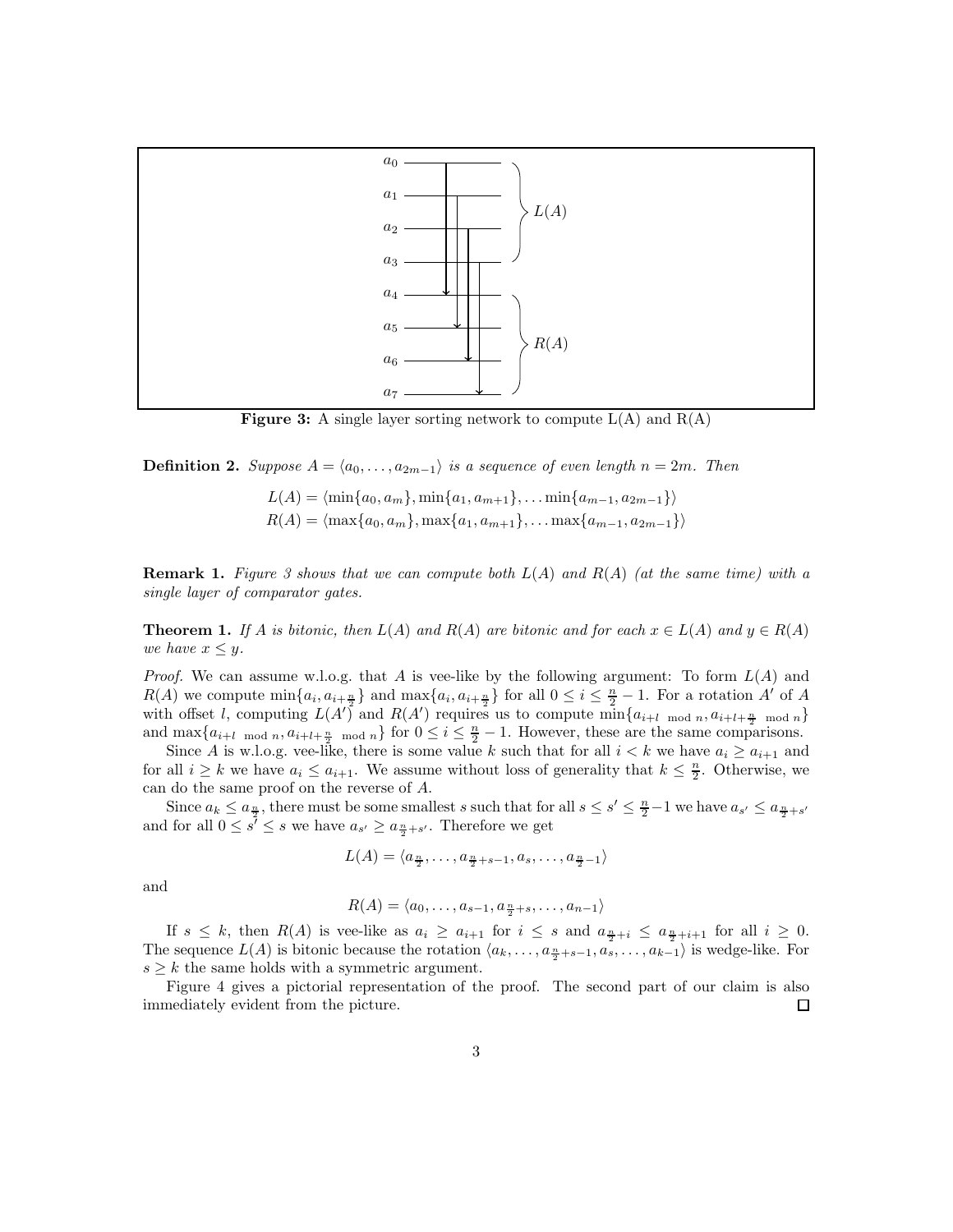

Figure 4: Pictorial representation of Theorem 1

Suppose we want to sort a bitonic sequence of length  $n = 2<sup>j</sup>$  for some j. Note that if n is not a power of 2, we can simply pad the input, which will double the input in the worst case. If  $j = 0$ , we are done, as the input is already sorted. For  $j \geq 1$ , we compute  $L(A)$  and  $R(A)$  with a single layer of comparator gates and then recursively sort the two subproblems independently of each other. Hence we can sort a bitonic sequence  $A$  with a network of only  $j$  levels.

In the general case, we need to first make the input sequence bitonic. We use the fact that if  $A_1$  and  $A_2$  are both sorted sequences, then  $A_1 \circ \text{reversal}(A_2)$  is bitonic.

We can view the initial input as a concatenation of  $\frac{n}{2}$  bitonic subsequences of length 2. Then as long as we have  $\frac{n}{2^i} > 1$  subsequences of length  $2^i$ , sort all of the sequences using the subroutine for bitonic inputs and reverse the order of every alternating subsequence. As a result, we get  $\frac{n}{2^{i+1}}$ bitonic sequences of length  $2^{i+1}$ . Once the whole sequence is bitonic, we can simply sort it using the subroutine.

Since the subroutine can work in parallel when operating on different parts of the input, the total depth of this sorting network is

$$
\sum_{i=1}^{j} i = \frac{j(j+1)}{2} = O((\log n)^2)
$$

where the last equality follows from  $j = \log n$ .